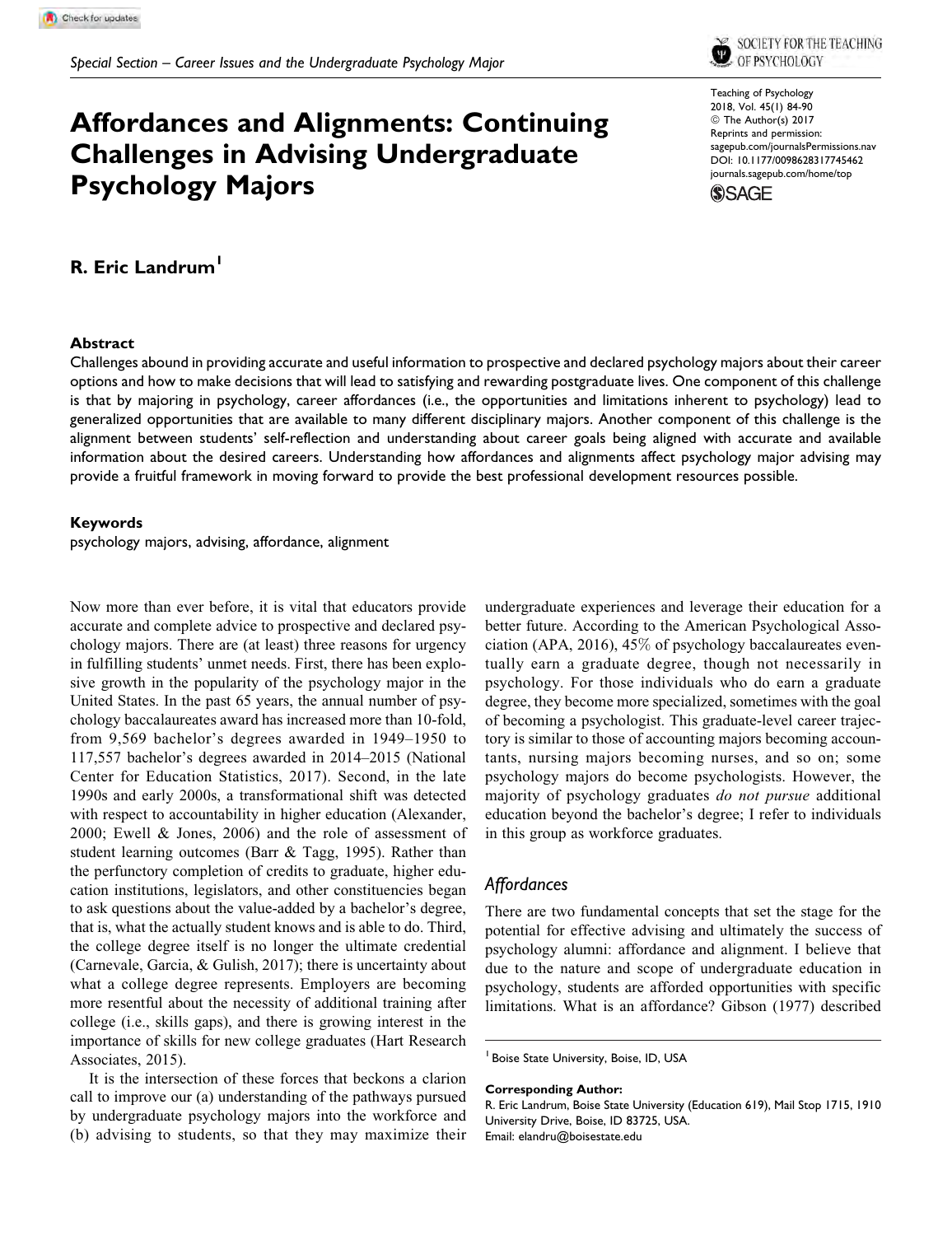| Undergraduate<br>Major/Program | Licensing Exam                                                               | Accreditation<br>Body                                                        | Prototypical<br>Job Title |
|--------------------------------|------------------------------------------------------------------------------|------------------------------------------------------------------------------|---------------------------|
| Accounting                     | The Uniform<br><b>Certified Public</b><br>Accountant<br>(CPA)<br>Examination | National<br>Association<br>of State Boards<br>of Accountancy                 | Accountant                |
| Architect                      | Architect<br>Registration<br>Examination<br>(ARE)                            | <b>National Council</b><br>of Architectural<br>Registration<br><b>Boards</b> | Architect                 |
| Nursing                        | National Council<br>Licensure<br>Examination<br>(NCLEX)                      | <b>National Council</b><br>of State Boards<br>of Nursing                     | <b>Nurse</b>              |
| Teacher<br>Education           | <b>PRAXIS</b>                                                                | State Departments<br>of Education<br>(40 states)                             | Teacher                   |

Table 1. Examples of Highly Specialized Undergraduate Degree Programs.

the concept of affordances in regard to the properties of an environment that influence an animal's behavior (see also Chemero, 2003). In other words, the environment an animal lives in (the physical characteristics and resources available) influences an animal's behavioral options, or "the affordances of the environment are what it offers animals, what it provides or furnishes, for good or ill" (Gibson, 1977, p. 68). I posit that the discipline of psychology has career affordances, and psychology graduates have opportunities and limitations afforded them because of their selection of the psychology major. Furthermore, I believe there may be a theoretical continuum of disciplinary-based affordances that ranges from highly generalized to highly specialized. Different disciplines have different career affordances. For example, it seems clear that undergraduate students majoring in accounting become accountants, students majoring in architecture become architects, students majoring in nursing become nurses, and students majoring in teacher education become teachers. But what do psychology graduates become? There is no singly, unifying answer. Many lists of potential careers with a bachelor's degree in psychology exist; perhaps the most widely known list appears in Appendix E in the APA Guidelines for the Undergraduate Psychology Major, Version 2.0 (APA, 2013). Individuals who seek employment and a career with a bachelor's degree in psychology have a wide variety of choices available, leveraging the high generalizability of the psychology baccalaureate. I contend that those who continue for graduate education in psychology become more specialized and focused on more prototypical, "psychologist-type" careers. In addition, I believe there are collegiate majors that afford high specialization in an undergraduate context. In fact, for each of the "high specialization" examples used in this essay (accountant, architect, nurse, and teacher), there is a national licensing examination and an accrediting organization; see Table 1 for more details.

The concept of affordances can now be operationalized as a continuum from highly generalized careers afforded by the undergraduate major to highly specialized careers afforded by the undergraduate major, as depicted in Figure 1.

If my inferences were supported with data, disciplines that fall to the right of the midpoint tend to be more specialized (e.g., accountant, architect, nurse, and teacher), whereas disciplines that fall to the left of the midpoint tend to be more generalized (e.g., psychology, philosophy, and sociology). Ultimately, it is critical to operationalize these terms, so that meaningful research is possible to confirm the hunches expressed here. In Table 2, I present some potential measures of the degree of specialization/generalization that an undergraduate discipline affords.

There are some available data that are from psychology researchers and from the general literature that support some of these contentions. Regarding psychology baccalaureates, starting salaries tend to be lower as compared to preprofessional and technical program graduates (Rajecki & Borden, 2011) and graduates report lower levels of job preparation as compared to other fields (Borden & Rajecki, 2000), perhaps due to the wide variety of jobs available for those with highly generalized training. In a direct comparison of the first-year employment outcomes of psychology baccalaureates and graduates from nursing, business, engineering, and education, psychology majors (a) more frequently had jobs that did not specifically require a college degree, (b) had lower salaries, and (c) reported lower ratings of job relatedness compared to undergraduate degree program (Rajecki & Borden, 2009). Carnevale, Cheah, and Strohl (2012) reported that majors that are closed tied to specific occupations tend to experience lower unemployment rates. Menand (2011) characterized it this way:

... advanced economies demand specialized knowledge and skills, and, since high school is aimed at the general learner, college is where people can be taught whey they need in order to enter a vocation. A college degree in a nonliberal field signifies competence in a specific line of work. (p. 33)

The broad flexibility afforded to psychology graduates in selecting careers with high levels of generalization may be both a blessing and a curse. It may be a blessing because there are a wide variety of options available and the importance of understanding human behavior is pervasive throughout every workplace. It may be a curse because the opportunities are so generalized that students do not have a clearly identifiable job title to pursue, accurate career advising may be a challenge, and competition for nonspecialized jobs and careers may be elevated. You have likely heard the phrase "jack of all trades, master of none"perhaps the modern-day less-eloquent equivalent for psychology baccalaureates is "jack of many different career paths, specialized training in none." That is not necessarily a good or bad situation, but psychology students need to know that it is what it is so that they can have accurate expectations and plan accordingly.

If the affordances continuum actually exists, it is interesting to note that some undergraduate programs in the United States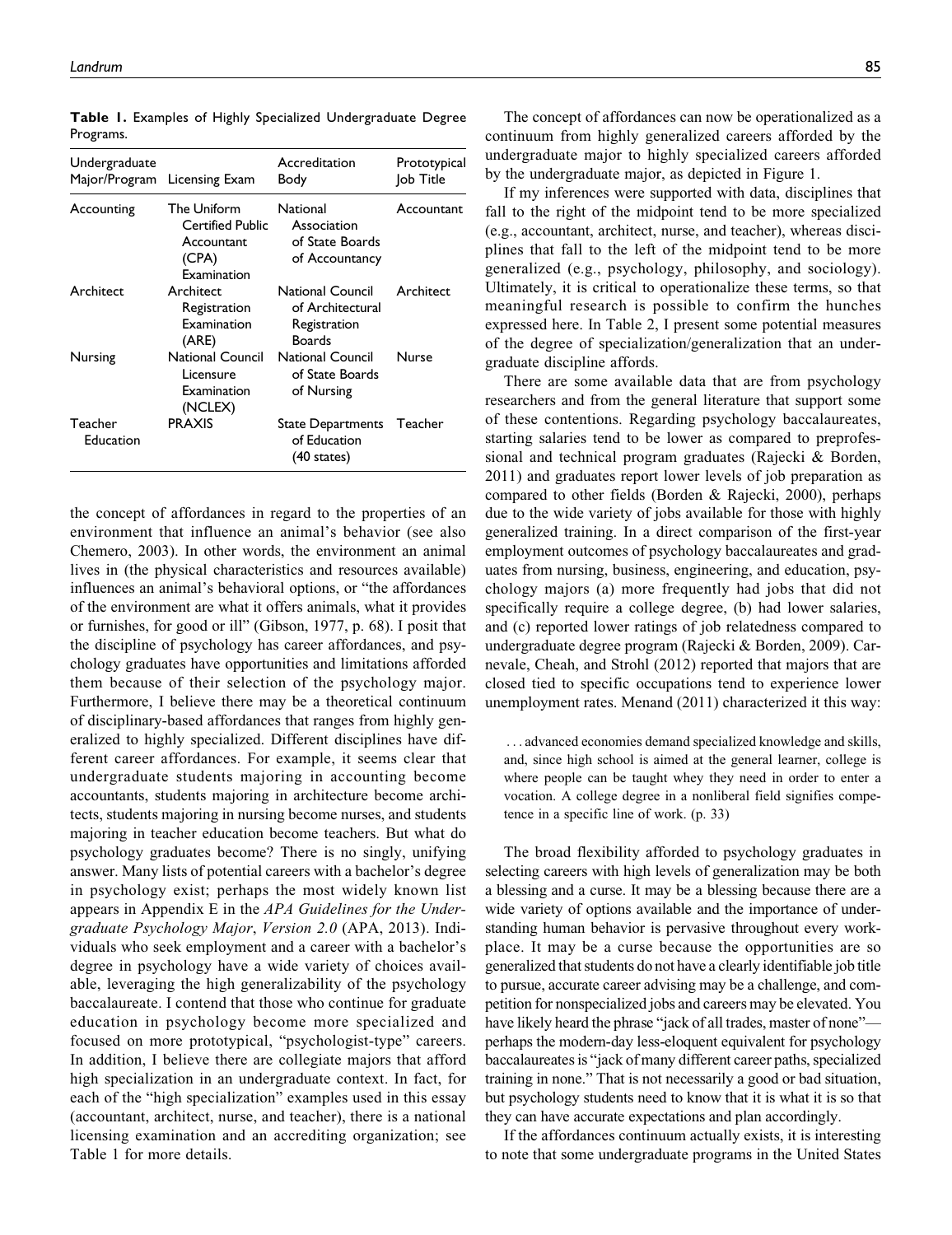

Figure 1. Hypothetical Affordances Continuum.

| Table 2. Potential Behavioral Indicators/Variables Which Might Validate That Disciplines Have Affordances That Influence the Generalization/ |  |  |  |
|----------------------------------------------------------------------------------------------------------------------------------------------|--|--|--|
| Specialization of Careers.                                                                                                                   |  |  |  |

| Indicators                                                 | High Generalization Afforded by Undergraduate<br>Major (e.g., Psychology, Philosophy, and Sociology)                                       | High Specialization Afforded by Undergraduate Major<br>(e.g., Accountancy, Architecture, Nursing, and<br>Teacher Education)                   |
|------------------------------------------------------------|--------------------------------------------------------------------------------------------------------------------------------------------|-----------------------------------------------------------------------------------------------------------------------------------------------|
| Number of job openings,<br>available, number of applicants | Wide variety of job openings available with much<br>competition from many sources and educational<br>backgrounds                           | Tendency for fewer job openings available for<br>specialized careers with competition from similarly<br>licensed individuals                  |
| Accreditation of undergraduate<br>education                | Tend to not have undergraduate accreditation<br>requirements                                                                               | May have undergraduate accreditation body; typically<br>require credentialing/licensing                                                       |
| Number of credits required for<br>graduation               | Typically the minimum institutional number to<br>graduate                                                                                  | Often exceeds the institutional minimum number of<br>credits to graduate                                                                      |
| Ease of switching careers after<br>graduation              | Easier due to generalist/liberal arts focus; additional<br>training (without return to formal education) may<br>suffice for career switch  | Not as easy due to specific training for specific career;<br>may require more formal education (additional<br>training alone may not suffice) |
| Starting salary and first job<br>expectations              | Vague understanding of first job expectations; lower<br>starting salaries due to high competition from<br>others with analogous skill sets | Good understanding of first job expectations; higher<br>starting salaries due to specialized skills,<br>credentialing, licensure              |

are making deliberate attempts to become more specialized at the undergraduate level. The labeling of the undergraduate opportunities varies, but they each offer a type of specialization (see Table 3 for examples of different specializations of undergraduate psychology programs).

Movement along the proposed horizontal, x-axis continuum is typically difficult, as careers are afforded by their respective disciplines. It is clear, however, from the examples offered in Table 3 that undergraduate programs do make purposeful effort to allow undergraduate students more specialized training. But affordances are only one part of the continuing challenges facing psychology majors; another key concept which relates directly to the importance of advising is the notion of alignment.

## Alignment

Whereas affordances are about the career opportunities available to psychology bachelor's degree recipients, in this context, alignment addresses how well the student understands what they want and how well their academic career choices match with meeting that career goal. For instance, when a student becomes a psychology major, they may know about what a

Table 3. Examples of Specializations in U.S. Undergraduate Psychology Degree Programs.

| Institution                             | Type of Specialization                                                                                                                     |  |
|-----------------------------------------|--------------------------------------------------------------------------------------------------------------------------------------------|--|
| Pace University                         | Degree options in general psychology<br>applied psychology/human relations,<br>personality/social psychology, and<br>biological psychology |  |
| Penn State                              | Concentrations within the psychology major<br>such as life sciences, neuroscience,<br>business, and quantitative skills                    |  |
| <b>Webster University</b>               | Emphasis in mental health                                                                                                                  |  |
| Southern University                     | Substance abuse counseling focus                                                                                                           |  |
| <b>Trinity Washington</b><br>University | Specializations in general, forensic,<br>developmental, and social psychology                                                              |  |

psychologist does (either from personal experience or television/media stereotypes). However, the majority of psychology graduates are entering a field of study in which they will not attain the "prototypical" job in psychology—a psychologist (APA, 2016). Thus, there could be a lack of alignment/misalignment between one's undergraduate field of study and that person's expectations about what they can do after earning the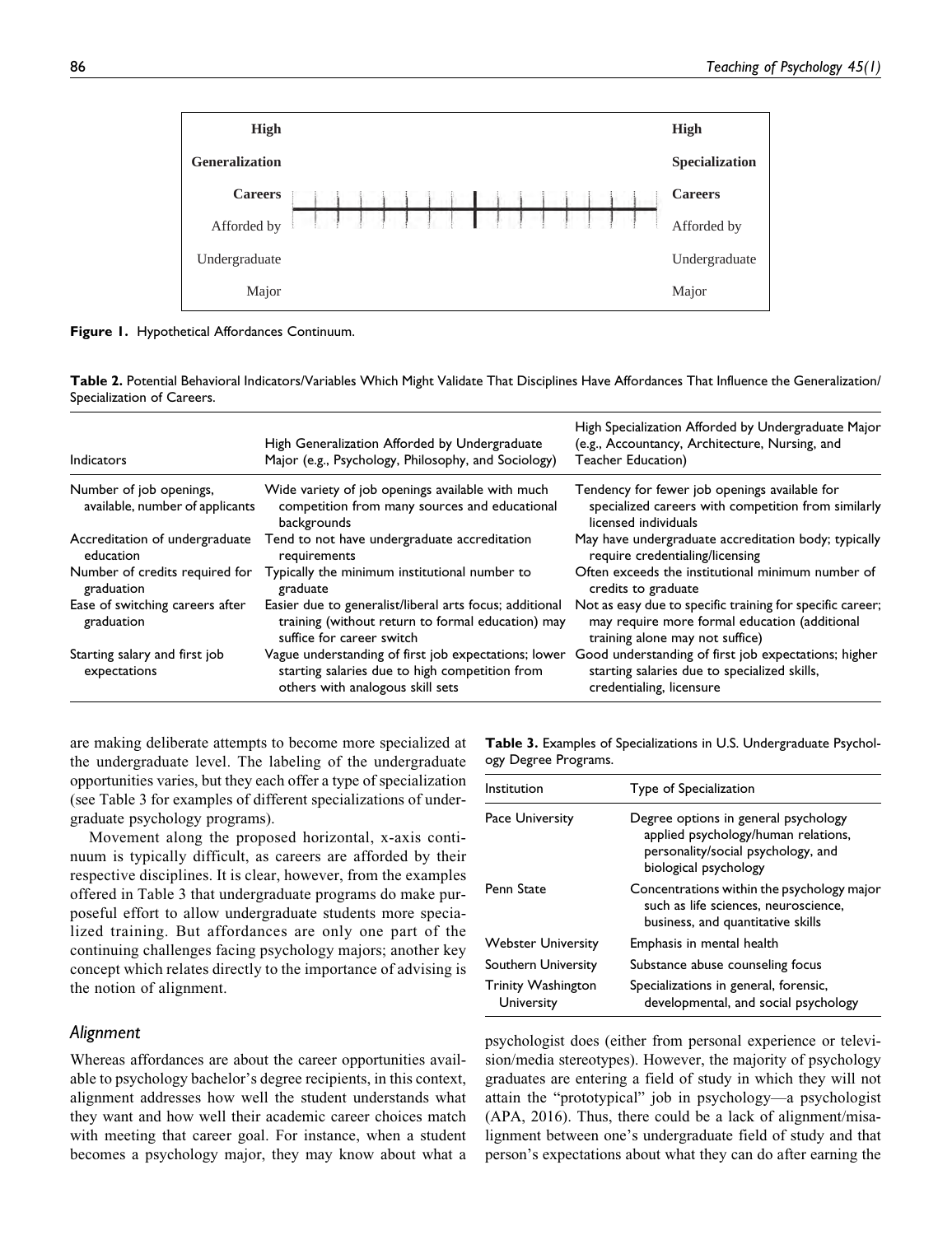bachelor's degree. In discussing the challenges psychology majors face in finding a job, Jeschke, Rajecki, and Johnson (2008) noted that the problem for psychology majors was not about job availability, but the challenges were (a) inability to articulate and demonstrate skills, (b) knowing about the job market and what employers want, (c) when the job possibilities are broad, knowing how to make a decision, and (d) student's often lacked career planning skills to be used throughout an undergraduate career. When someone laments publicly that "you cannot get a job with a bachelor's degree in psychology," of course this statement is wrong. A more complicated, nuanced statement would be "a bachelor's degree in psychology does not uniquely qualify you for a job, as many other social sciences majors will also be qualified for the job a psychology baccalaureate is qualified for." After adequate selfreflection and career exploration, when students know what they want to do, accurate advising is critical to allow the self-aware student to align their undergraduate education with the postgraduate career goal.

Just as I proposed a continuum for disciplinary affordances, I also posit that there is a continuum of alignment along a vertical, y-axis; see Figure 2 for a depiction.

In my view, levels of alignment have to do with two components: a student's understanding of what they want and accurate content knowledge about careers. Both components are needed to experience high alignment. High alignment means a match between expectations and outcomes, and that psychology graduates are working in and are successful in the type of job they expected to when they were undergraduates. This outcome was in part facilitated because of understanding of employment preferences (aided by accurate advising information and advisors) and meaningful self-reflection. Higher levels of alignment may lead to higher levels of career satisfaction and satisfaction with the undergraduate major. A high level of alignment might also help compensate for relatively low pay (e.g., teacher education). A low level of alignment means that there was a mismatch in expectations for students entering the major and the resulting careers gained as a graduate. The source of the mismatch may be that the student did not know what they really wanted, they did not know the details about particular career paths, information about potential career paths was not readily available or accurate, and so on. Low alignment means that expectations are not met, suggesting that the situation may be ripe for less desirable outcomes, such as low satisfaction and/or low pay.

Thus, students with matches between career expectations (in part due to high levels of self-understanding and accurate knowledge about career options) and actual career realized would be at the upper end of Figure 2. If there were evidence that the notion of alignments is accurate and that matches and mismatches exist, what would that evidence look like? In Table 4, I present some ideas on how to operationally define and measure the notion of alignment.

As with the section on affordances, the key to remember here is that these are mostly hypothetical constructs, and it is vitally important to seek empirical data to either support or refute such



Figure 2. Hypothetical Alignment Continuum.

conjectures. There is an existing literature within psychology about alignment (although not called alignment in these studies), ranging from what to expect in the workplace (Landrum & Harrold, 2003; Woods, 1987) to critical reflection about careers in psychology (Briihl, Stanny, Jarvis, Darcy, & Belter, 2008). In a survey of graduates of various majors that asked the question "how closely does your current job relate to your major area of study," one possible response to this item was "not related." Answers on this item could be considered as one possible measure of alignment, with a higher percentage of "not related" indicating mismatches/misalignment. Here are the percentages by major of "not related" responses: health professions (1.3%), business (9.8%), fine arts (34.6%), psychology (37.3%), and other social sciences (56.5%; Rajecki, 2007).

## Combining Affordances and Alignment

If these constructs of affordances and alignment exist and can be meaningfully defined and measured, considering these two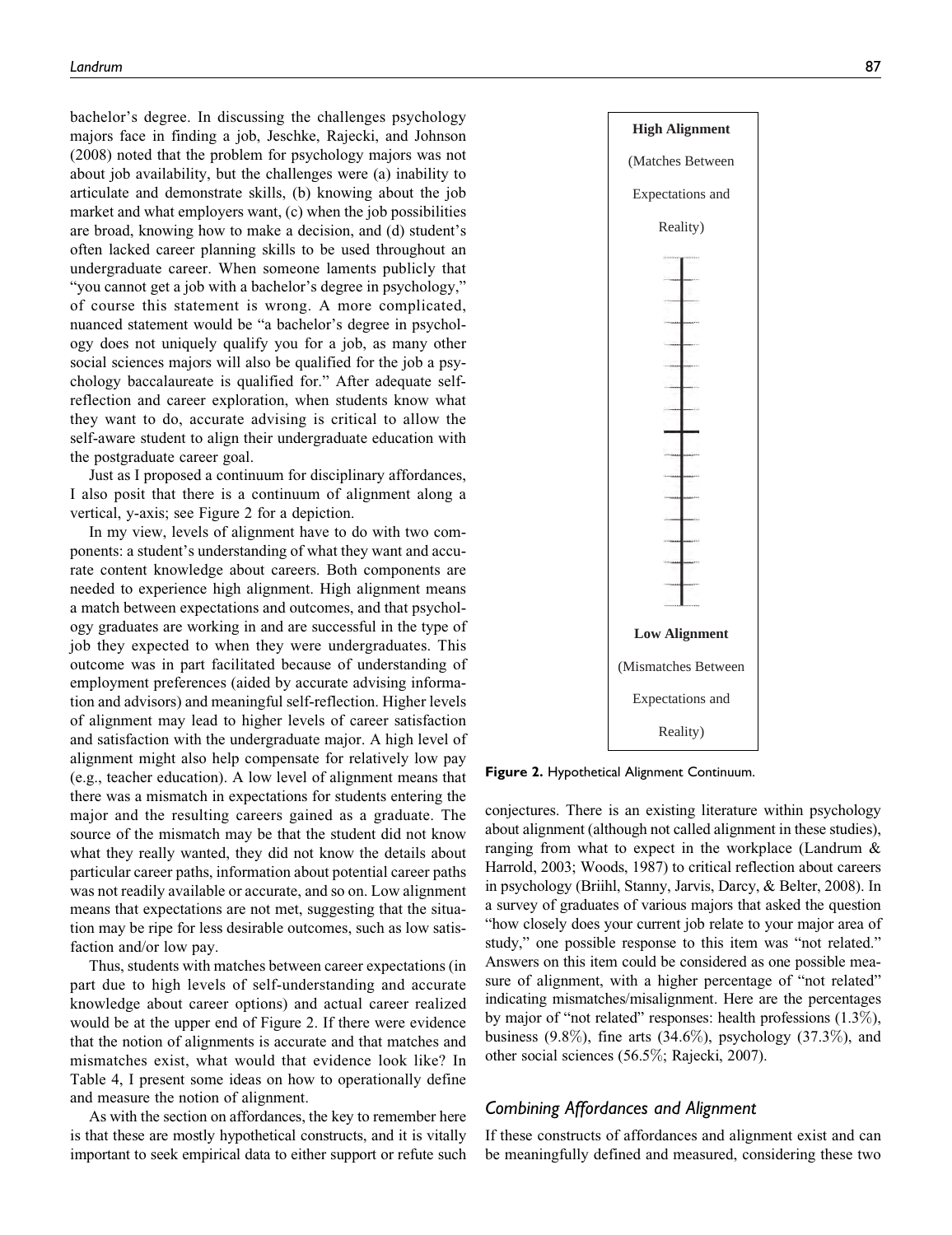Table 4. Potential Behavioral Indicators/Variables Which Might Validate That Students Have Alignments That Influence Their Match or Mismatch Within a Career Path.

| Indicators                                                | Misalignment/Poorer<br>Match                                                                                               | Alignment/Better Match                                                                               |
|-----------------------------------------------------------|----------------------------------------------------------------------------------------------------------------------------|------------------------------------------------------------------------------------------------------|
| Career<br>expectations<br>after<br>graduation             | Does not know what to<br>expect; did not engage<br>in self-reflection<br>about expectations                                | Has good idea about<br>what to expect; has<br>deeper self-<br>understanding about<br>career desires  |
| Satisfaction with<br>major,<br>department,<br>institution | Lower satisfaction in<br>general                                                                                           | Generally higher levels<br>of satisfaction                                                           |
| First job<br>absenteeism<br>and turnover<br>rates         | Absent more often,<br>stays in first job<br>shorter time, faster<br>turnover                                               | Absent less, stays in first<br>job longer time, more<br>engaged in the work                          |
| Starting salary<br>and first job<br>expectations          | Did not know salary<br>ranges, difficult to<br>adjust compared to<br>expected lifestyle;<br>some entitlement<br>bitterness | Did know salary ranges,<br>lifestyle adjustments<br>anticipated; lesser<br>amounts of<br>entitlement |

dimensions simultaneously can yield fruitful observations; see Figure 3 for this depiction.

I suggest that it is much harder for departments to move horizontally than it is for individual students (and departments) to move vertically. Alignment and alignment problems (mismatches) can be solved with students' better understanding their career wants and goals, and faculty advisors can greatly contribute to these efforts by providing accurate career information. It is likely, however, that some of the information needed does not exist. For instance, there is no listing of the top 10 occupational titles in the United States for psychology workforce graduates only. In general, little research attention is paid to graduates who do not go on to graduate school in psychology (for a refreshing exception, see the Law School Admission Council at [www.lsac.org\)](http://www.lsac.org), and there is generally much more research information available about the students who apply to graduate programs in psychology and ultimately attend graduate school.

It could be that if a nursing graduate or architecture graduate decides to change careers, because of the initial specificity of their undergraduate degree program, they could be at a disadvantage as compared to a psychology major who received generalized training, and thus the psychology graduate could retrain for a new career path more easily; these are empirical questions that need to be answered by researchers, so that advisors have accurate and relevant career information to share with prospective and declared psychology majors. Other questions that would be valuable to know the answers to for better advising include (1) what are the reasons that undergraduate students transfer into or out of the psychology major; (2) what is the prevalence of psychology baccalaureates who go on for

nonpsychology graduate training (e.g., law school, medical school, and veterinary school); (3) what is the career satisfaction for psychology baccalaureates 10 years and 20 years after commencement; would they major in psychology again?; and (4) perhaps the first job postgraduation lacked gratification, but what about second and third jobs later in the career? A national assessment of the psychology pipeline could be quite meaningful. In other words, would combining these individual dimensions make sense, be meaningful, and provide heuristic value and encourage future work in this area? Knowing our current location might help to inform the navigational path to an improved environment with desired affordances and matched alignments.

## Broad Conclusions and Recommendations

Majoring in psychology is not without its detractors in the United States. In a highly visible case drawing national attention, the Board of Governors of the State University System of Florida questioned whether there were too many psychology majors (Halonen, 2011; Halonen & Dunn, 2018). Leading Florida educators collaborated to answer that question with respect to the popularity, utility, and rigor of the psychology major. Not only did this effort help to define the roles and values of a psychology undergraduate degree, but this scenario helps to highlight the importance of a discipline to be able to tell its own story, that is, can psychology educators articulate the beneficial effects of a bachelor's degree in psychology and back those opinions with empirical evidence? Although Halonen (2011) was able to eloquently defend the value of the bachelor's degree in psychology, challenges continue. Republican presidential candidate Jeb Bush suggested in 2015 that the typical psychology major will end up working in a Chick-fil-A, a national fast-food restaurant chain (Mills, 2015). These public assertions about the value of the psychology major emphasize the need for empirical data documenting the accomplishments and skills developed through the major, rather than just heartfelt beliefs by psychology educators.

However, the combination of generalized career affordances and relatively low alignments linked to student desire versus reality mismatches can place students the discipline of psychology in an at-risk condition; now add consistent growth in the major and limited resources about career paths, and the elements of a perfect storm may be swirling. If psychology educators cannot help students understand and apply the value-added by the psychology major, then the traditional education model is at risk (Kuh, Kinzie, Schuh, Whitt, & Associates, 2010). If there is no added advantage, then completely online programs, for-profit programs, and massively open online courses (MOOCs) can make claims of effectiveness without data, just as brick-and-mortar psychology departments are making the same claims now. Furthermore, researchers would do well to pay attention to potential differences between small schools and large schools. Large enrollment schools may be able to provide more opportunities to students, yet small enrollment schools may be able to be more innovative more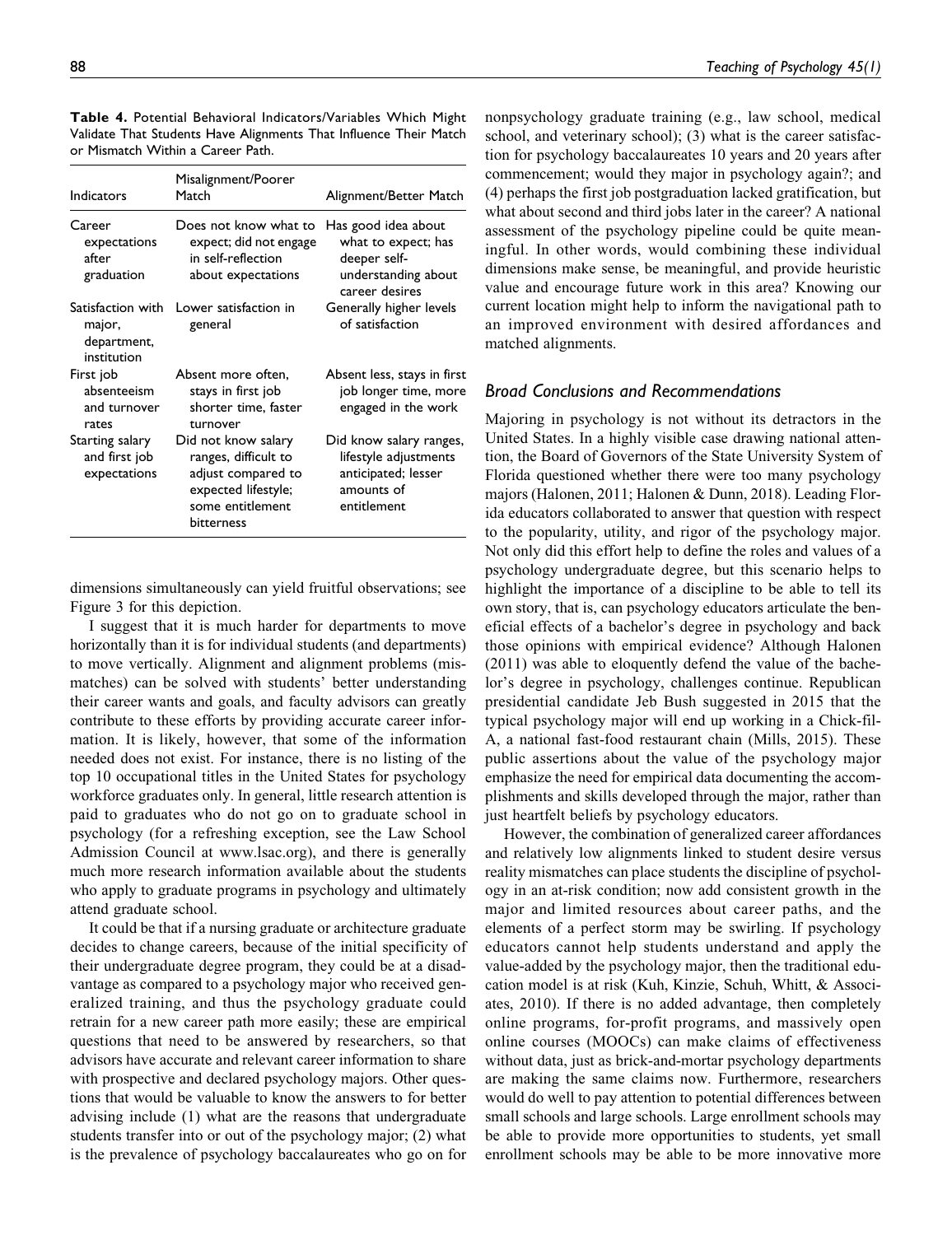

Figure 3. The Hypothetical Combination of Affordances and Alignment.

quickly with regard to specialty degrees and certifications. Ultimately, if psychology faculty want to provide better career advising information, then psychology faculty need to better connect with the local and national organizations that hire psychology baccalaureates; ideally, these types of efforts would be coordinated nationally by an organization with the infrastructure to support such efforts.

An emphasis on understanding careers for psychology baccalaureates has a long history (e.g., Edwards & Smith, 1988; Lunneborg & Wilson, 1985, 1987; Woods, 1987), but recent events in the short past have placed an additional focus on career development for undergraduate psychology majors. What would happen if faculty members knew more about future employer expectations and faculty could design courseand curriculum-based experiences which stayed true to the traditions of psychology education and provided students with real-world task-based experiences? Think of the added advantage that psychology graduates would have versus others entering the workforce. In some way, undergraduate experiences now mirror the types of tasks that future psychology graduate students will perform (conducting experiments, writing in APA format, substantial ethics training, and so on). What if the undergraduate psychology curriculum addressed the needs of the future workforce graduates, that is, the majority of psychology majors?

Our students need to be able to tell their success stories with data (credentials and badges), and departments of psychology need to be able to tell their success stories with data, not just the perfunctory 5-year outcomes assessment efforts, but meaningful data that link undergraduate coursework and high-impact practices (internships, research assistantships) to persistence (graduation) and then followed into career satisfaction measures, satisfaction with undergraduate education, and ultimately enhanced quality of life. Psychology educators are no longer the singular providers of psychology content knowledge (MOOCs, online for profits, YouTube). If departments of psychology cannot articulate their added value to an undergraduate education compared to cheaper alternatives, then we are at risk (Kuh et al., 2010). Fortunately, in Version 2.0 of the APA Guidelines for the Undergraduate Psychology Major (APA, 2013), professional development is clearly emphasized (Goal 5), and psychology educators should now have all of the necessary motivation to collectively invest in providing the best possible information about career options to all of our undergraduate majors.

#### Declaration of Conflicting Interests

The author declared no potential conflicts of interest with respect to the research, authorship, and/or publication of this article.

#### Funding

The author received no financial support for the research, authorship, and/or publication of this article.

## **References**

American Psychological Association. (2013). APA guidelines for the undergraduate psychology major: Version 2.0. Washington, DC: Author. Retrieved from [http://www.apa.org/ed/precollege/under](http://www.apa.org/ed/precollege/undergrad/index.aspx) [grad/index.aspx](http://www.apa.org/ed/precollege/undergrad/index.aspx)